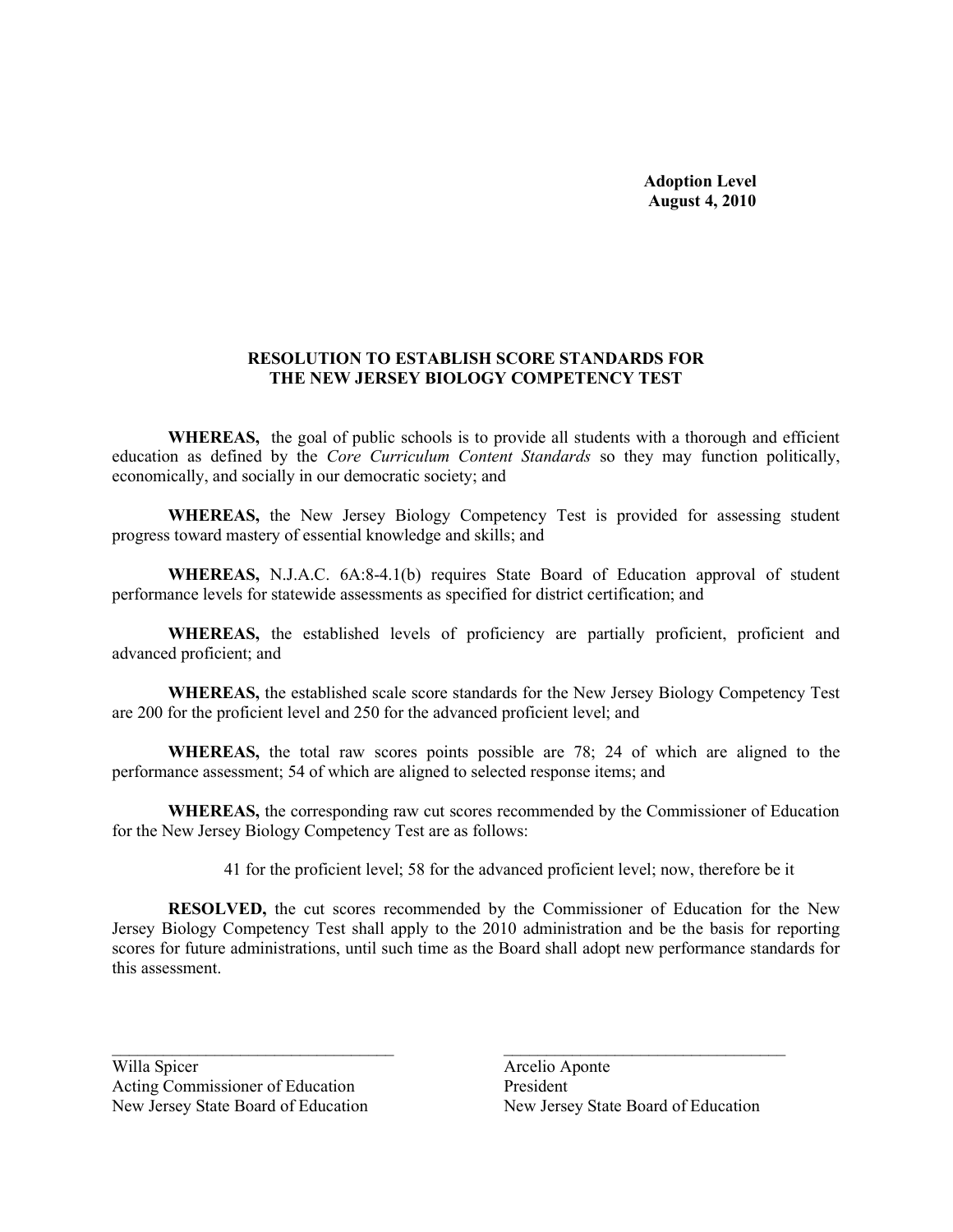# New Jersey Biology Competency Test Standard Setting Executive Summary

## Michael B. Bunch Measurement Incorporated

 The New Jersey Biology Competency Test (Biology Test) is a recent addition to the assessment program for the state. It is the first of a planned series of end-of-course tests for high school subjects and was administered for the first time in the spring of 2008 on a no-fault basis; i.e., there were no sanctions for students who did not perform at a satisfactory level on the test in 2008.

 The New Jersey Department of Education (NJDOE) conducted standard setting for the Biology Test. Educators from throughout the state of New Jersey participated in this three-day meeting. Staff of Measurement Incorporated (MI), the contractor for the New Jersey High School Proficiency Assessment (NJ HSPA), facilitated the meeting, along with NJDOE staff.

The main goals of the meeting were to (1) describe and delineate the thresholds of performance, for each subject area, that are indicative of Partially Proficient, Proficient, and Advanced Proficient performance, and (2) establish recommended cut scores for the test that differentiate Partially Proficient from Proficient and Proficient from Advanced Proficient performance (i.e., two cut scores to yield three performance levels). These recommendations are designed to help inform the New Jersey State Board of Education (Board) as it completes its task of establishing performance standards for all statewide assessments.

MI staff met with representatives of the NJDOE and 27 educator-panelists from around the state to recommend performance standards. The panelists, nominated by district superintendents, were chosen specifically to represent the demographics of educators throughout the state. A profile of the 27 panelists is provided. Following an introduction to the process, an overview of the test development process by NJDOE staff, and specific standard-setting techniques by Dr. Michael Bunch (Senior Vice President of MI), the panelists divided into two independent groups (14 in one group, 13 in the other), each led by a facilitator from MI. The purpose of the two-group approach was to test for and neutralize any facilitator effects; i.e., influence on the final outcomes by the person facilitating the group. Panelists in both groups received a thorough orientation and practice exercises to prepare them for their task. MI staff provided additional information to panelists as they proceeded through three rounds of setting standards, discussing decisions, and settling on final recommendations.

In accordance with a plan approved by the New Jersey Technical Advisory Committee (TAC), a group of nationally recognized experts in testing, MI staff employed the bookmark standardsetting procedure. This procedure is the most widely used standard-setting procedure for statewide assessments and is thoroughly documented in the plan submitted to the NJ TAC, as well as in a recent book by Gregory Cizek and Michael Bunch. Dr. Bunch provided the orientation to the bookmark procedure. In this procedure, panelists review all test items in a specially formatted test booklet that places the easiest item on page one, the most difficult item on the final page, and all items in between ordered by difficulty. Panelists place a bookmark at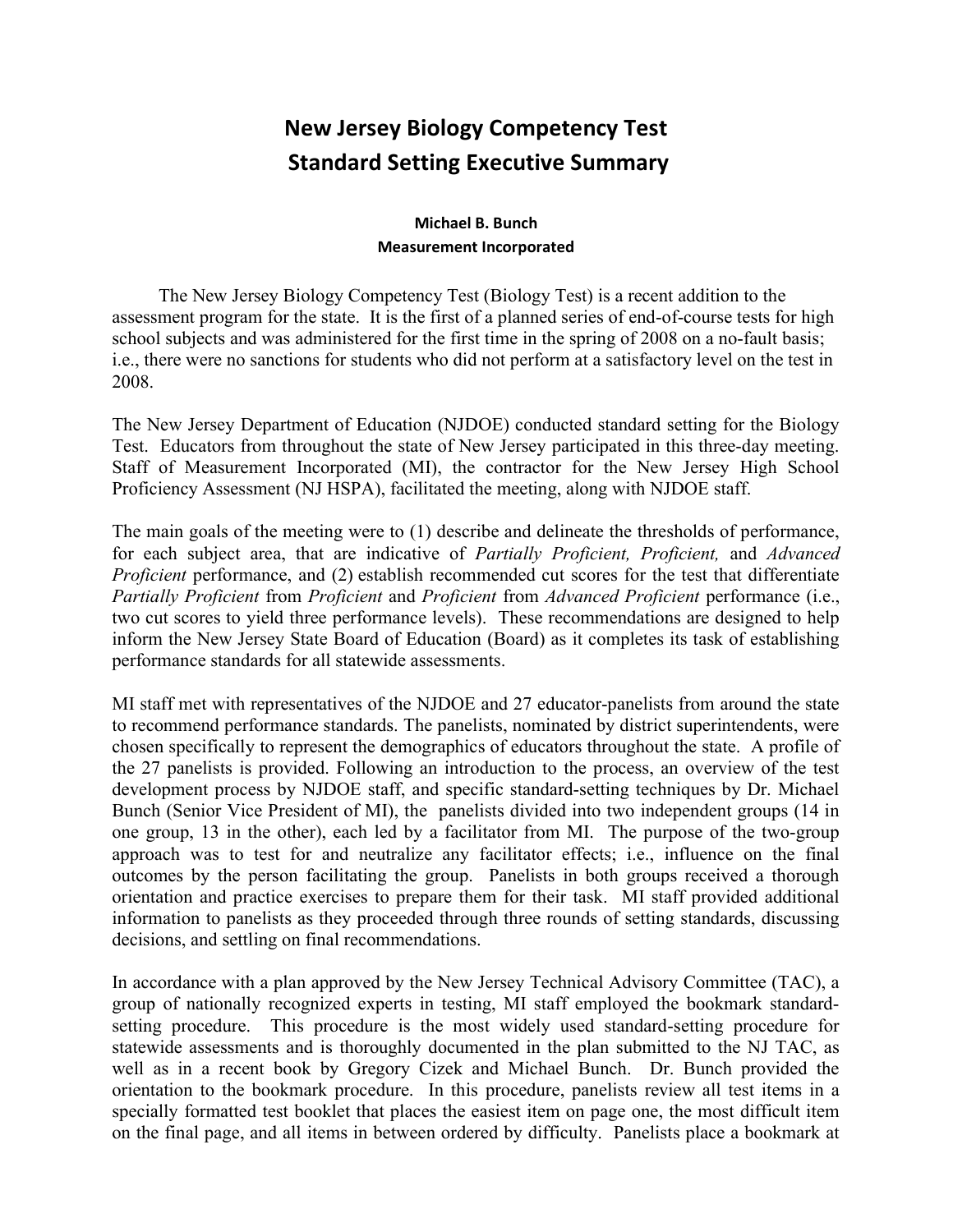the point in the test booklet where they believe the probability of a minimally *Proficient* or minimally *Advanced Proficient* student would begin to have less than a two-thirds chance of answering correctly. These page numbers are then mathematically translated into ability estimates, which are translated into raw scores. The average of the panelists' ability estimates is then translated into a raw score which becomes the cut score. The procedure is more fully described in the body of the report.

NJDOE convened biology educators from across the state to review and revise performance level descriptors (PLDs) for *Partially Proficient*, *Proficient*, and *Advanced Proficient*. These PLDs were to provide the guidance standard-setting panelists would need in order to complete their tasks.

Throughout the standard-setting meeting, an external evaluator observed the process and took notes. The evaluator has prepared a separate report and will submit it for review by the NJDOE and the TAC in response to a TAC recommendation. The evaluator, Dr. Robert Lissitz, is well known in the educational assessment field, having served for many years as the head of the educational measurement department at a major university. He also participated in the review of standard setting for the NJ HSPA Science Test in 2007.

### Results and Discussion

Panelists considered each test in three rounds. During Round 1, each panelist placed two bookmarks, one for Proficient and one for Advanced Proficient. MI staff analyzed the data for Round 1 and led discussions of the results. Panelists reviewed the results of Round 1 and then repeated the process of placing bookmarks in Round 2. After Round 2, MI staff again analyzed the data and presented results to the panelists, along with score distributions showing percentages of students who would be classified as Partially Proficient, Proficient, and Advanced Proficient on the basis of the Round 2 cut scores. After discussion of these results, panelists once again placed two bookmarks in Round 3. These bookmarks defined the final cut scores (averaged over all panelists) to be forwarded to the NJDOE.

Final recommended performance standards are reported in Table ES-1. The table includes the total number of points possible on the test. The Proficient and Advanced Proficient Cut Score column includes both the raw score mean and the mean expressed in terms of a percentage of the Total Points Possible. The final column in Table ES-1 shows the total number of points possible for the test.

| <b>Proficient</b><br><b>Cut Score</b> |              | <b>Advanced Proficient</b><br><b>Cut Score</b> | <b>Total Points</b><br><b>Possible</b> |  |
|---------------------------------------|--------------|------------------------------------------------|----------------------------------------|--|
| Raw Score                             | $\%$ Correct | Raw Score                                      | $\%$ Correct                           |  |
|                                       |              |                                                |                                        |  |

#### Table ES-1 Final Cut Score Recommendations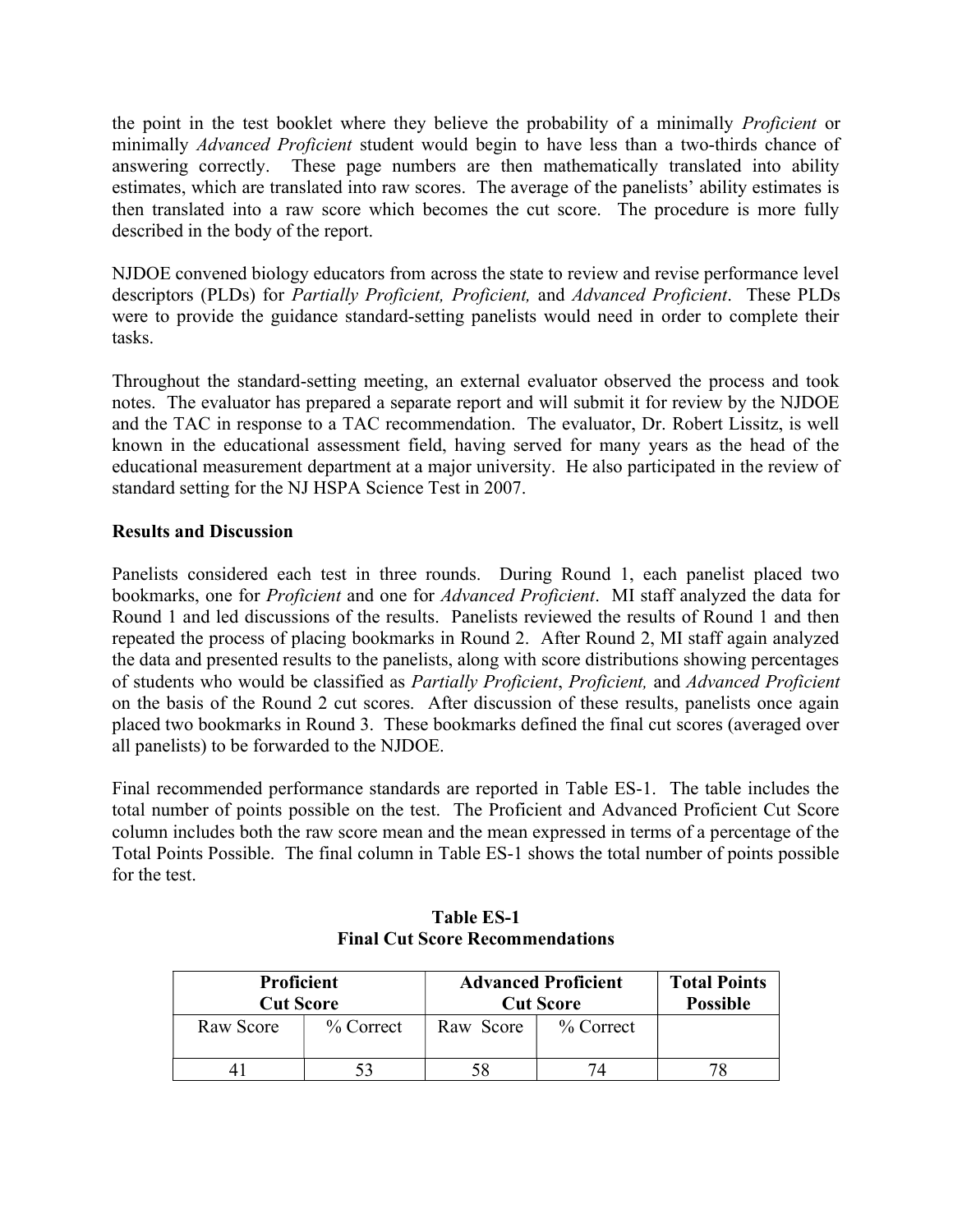The recommended *Proficient* cut score is 41 out of 78 points, or 53 percent of the total score possible. This outcome is consistent with the goal of more rigorous standards, reflected in performance level descriptors developed by NJDOE with the assistance of New Jersey educators.

The impact of these cut scores on New Jersey students is summarized in Table ES-2. The final column of the table shows the total percentage of students whose scores would place them in the Proficient or Advanced Proficient category.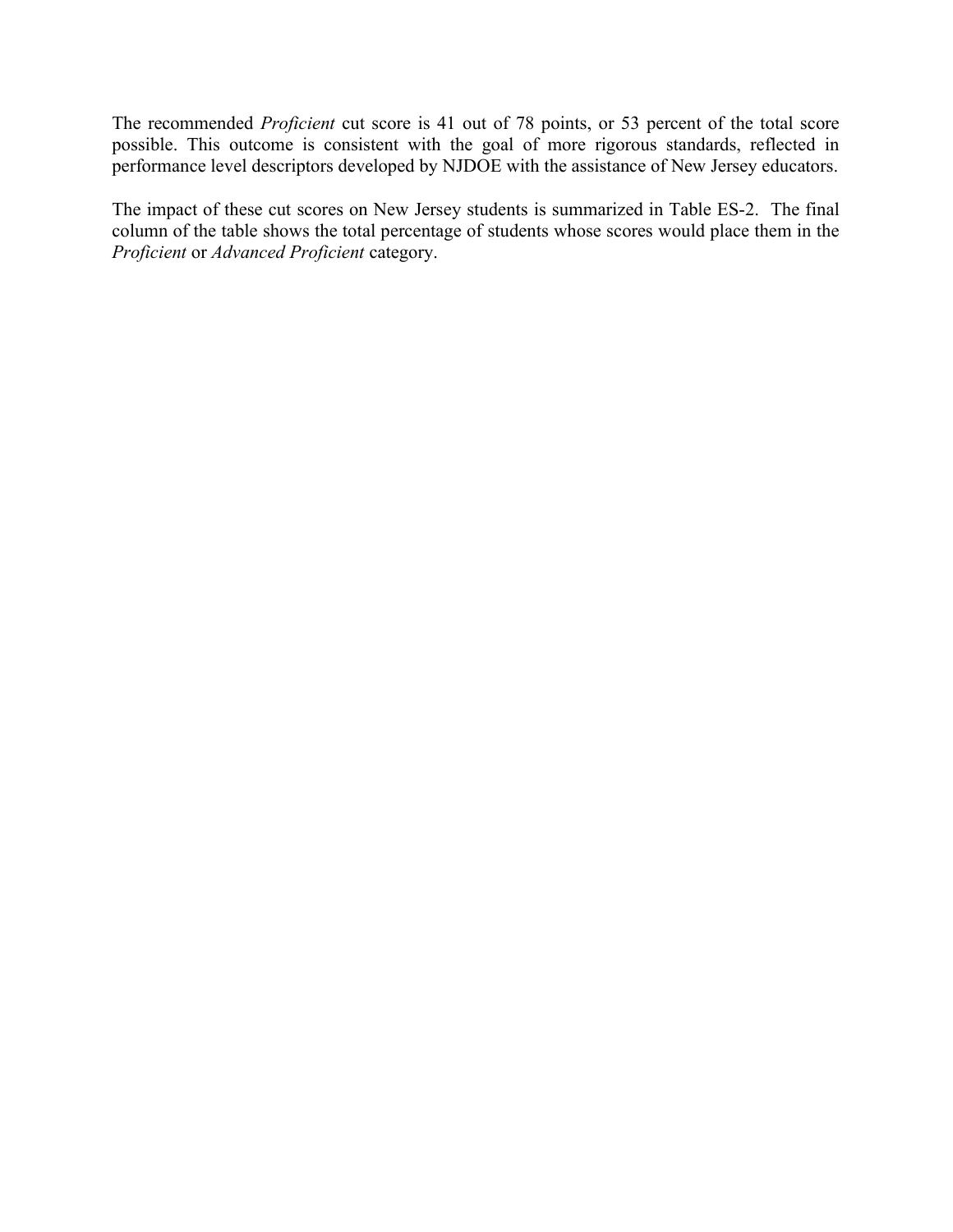| Group                    |        | $\frac{0}{0}$ |               | $\frac{0}{0}$ | $\frac{0}{0}$ |
|--------------------------|--------|---------------|---------------|---------------|---------------|
|                          | Number | Partially     | $\frac{0}{0}$ | Advanced      | Proficient    |
|                          | Tested | Proficient    | Proficient    | Proficient    | or Above      |
| All Students*            | 58,099 | 44.9          | 41.4          | 13.6          | 55.1          |
| <b>By Race/Sex</b>       |        |               |               |               |               |
| Asian                    | 4,199  | 18.4          | 45.8          | 35.8          | 81.6          |
| African American         | 6,988  | 65.6          | 30.8          | 3.6           | 34.4          |
| Hispanic                 | 8,037  | 59.8          | 35.3          | 4.9           | 40.2          |
| White                    | 57,376 | 25.8          | 54.5          | 19.7          | 74.2          |
| Female                   | 24,916 | 39.4          | 46.0          | 14.6          | 60.6          |
| Male                     | 23,231 | 35.7          | 46.9          | 17.4          | 64.3          |
| <b>By Status</b>         |        |               |               |               |               |
| <b>LEP</b>               | 1,545  | 90.5          | 8.9           | .6            | 9.5           |
| <b>Special Education</b> | 8,249  | 78.6          | 18.9          | 2.5           | 21.4          |

Table ES-2 Percentages of Students Classified at Each Level

\*NB: All analyses are based on "tested" flag (valid and attempted test scores only). No Braille or LP test takers are included due to their small sample size.

The analyses were also conducted using the equating sample which amounts to a minimum of 30% of the total population.

Total students tested in 2010: 104,954

Measurement Incorporated believes and can document that the standard setting process for the Biology Competency Test was sound, both in conception and execution, representative of the highest standards in contemporary educational measurement, and representative of standards operating among state assessment systems nationwide; that the participants, New Jersey teachers, found it to be so; and that, as New Jersey's assessment vendor, with wide experience implementing assessment programs in other states, MI stands behind the validity of the Biology test standard setting results and the process which produced them, and is prepared to assist the NJDOE in communicating this validity to stakeholders and federal peer reviewers.